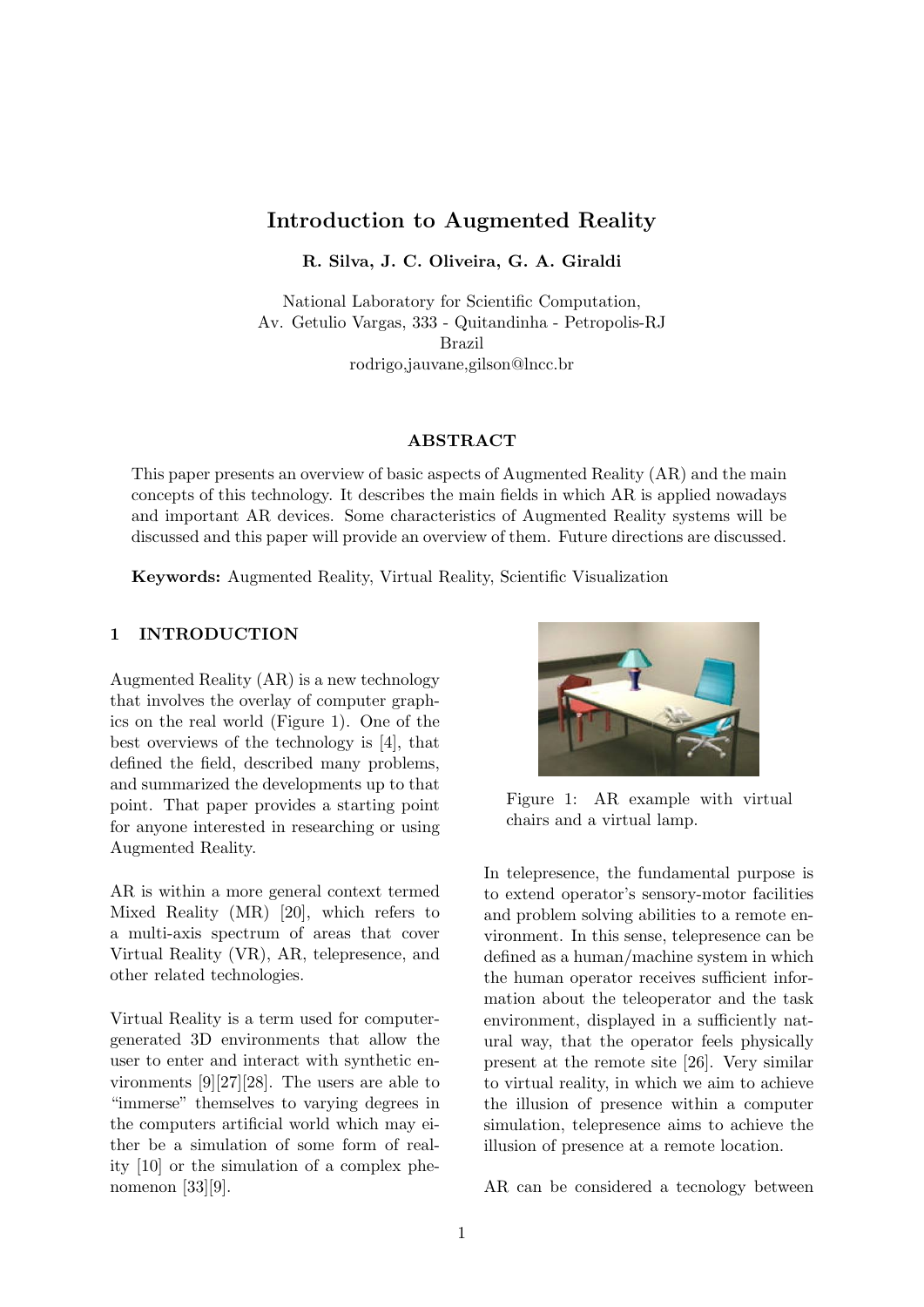VR and telepresence. While in VR the environment is completely synthetic and in telepresence it is completely real, in AR the user sees the real world augmented with virtual objects.

When designing an AR system, three aspects must be in mind: (1) Combination of real and virtual worlds; (2) Interactivity in real time; (3) Registration in 3D.

Wearable devices, like Head-Mounted-Displays (HMD) [28], could be used to show the augmented scene, but other technologies are also available [4].

Besides the mentioned three aspects, another one could be incorporated: Portability. In almost all virtual environment systems, the user is not allowed to go around much due to devices limitations. However, some AR applications will need that the user really walks through a large environment. Thus, portability becomes an important issue.

For such applications, the 3D registration becomes even more complex. Wearable computing applications generally provide unregistered, text/graphics information using a monocular HMD. These systems are more of a "see-around" setup and not an Augmented Reality system by the narrow definition. Henceforth, computing platforms and wearable display devices used in AR must be often developed for more general applications (see section 3).

The field of Augmented Reality has existed for just over one decade, but the growth and progress in the past few years has been remarkable [12]. Since [4], the field has grown rapidly. Several conferences specialized in this area were started, including the International Workshop and Symposium on Augmented Reality, the International Symposium on Mixed Reality, and the Designing Augmented Reality Environments workshop.

## 2 AR Components

#### 2.1 Scene Generator

The scene generator is the device or software responsible for rendering the scene. Rendering is not currently one of the major problems in AR, because a few virtual objects need to be drawn, and they often do not necessarily have to be realistically rendered in order to serve the purposes of the application [4].

## 2.2 Tracking System

The tracking system is one of the most important problems on AR systems mostly because of the registration problem [3]. The objects in the real and virtual worlds must be properly aligned with respect to each other, or the illusion that the two worlds coexist will be compromised. For the industry, many applications demand accurate registration, specially on medical systems [16][4].

# 2.3 Display

The tecnology for AR is still in development and solutions depend on design decisions. Most of the Displays devices for AR are HMD (Head Mounted Display), but other solutions can be found (see section 3).

When combining the real and virtual world two basic choices are available: optical and video technology. Each of them has some tradeoffs depending on factors like resolution, flexibility, field-of-view, registration strategies, among others [4].

Display technology continues to be a limiting factor in the development of AR systems. There are still no see-through displays that have sufficient brightness, resolution, field of view, and contrast to seamlessly blend a wide range of real and virtual imagery. Furthermore, many technologies that begin to approach these goals are not yet sufficiently small, lightweight, and low-cost. Nevertheless, the past few years have seen a number of advances in see-through display technology, as we shall see next.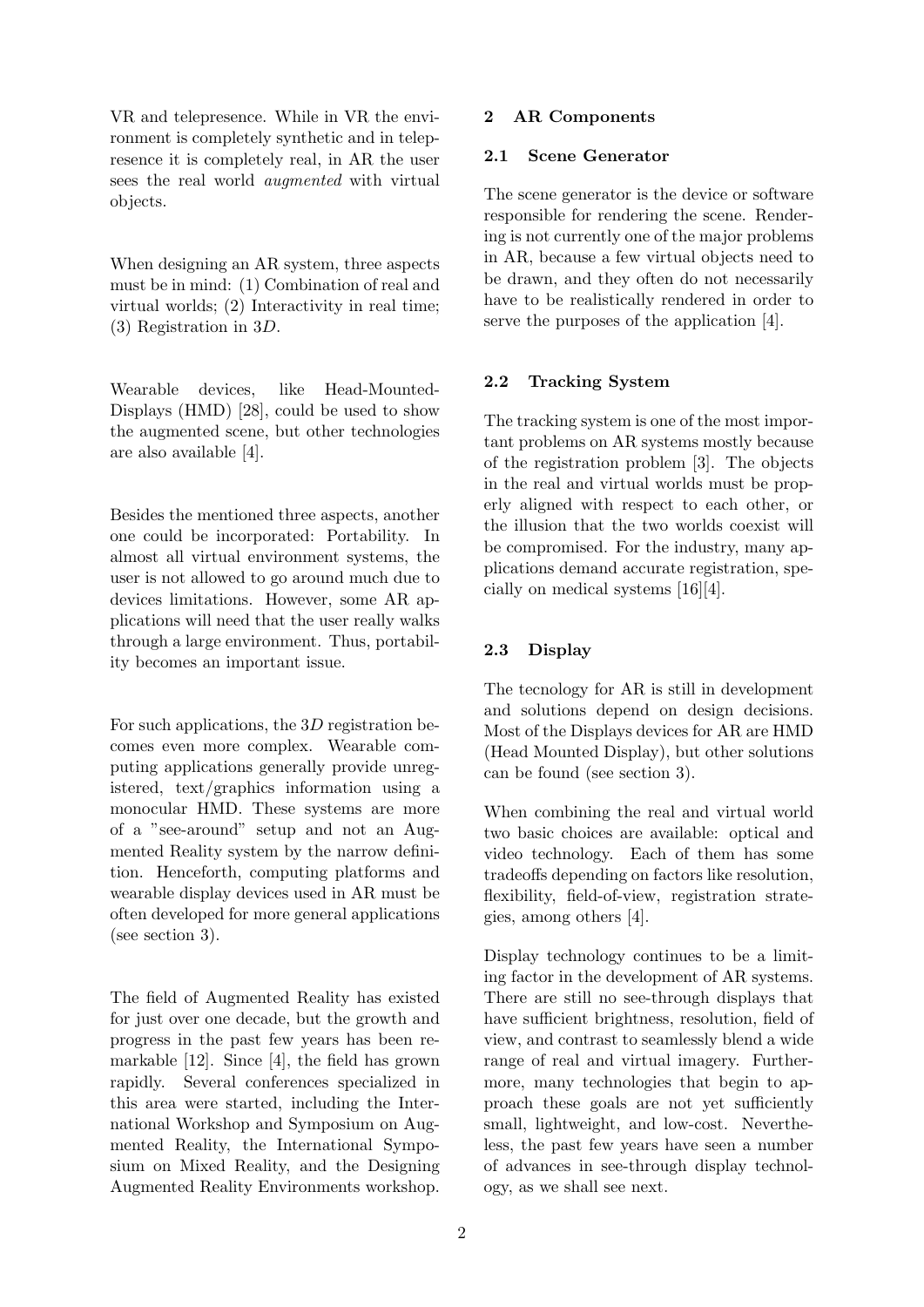#### 3 AR Devices

Four major classes of AR can be distinguished by their display type: Optical See-Through, Virtual Retinal Systems, Video See-Through, Monitor Based AR and Projector Based AR.

The following sections show the corresponding devices and present their main features.

### 3.1 Optical See-Through HMD

Optical See-Through AR uses a transparent Head Mounted Display to show the virtual environment directly over the real world (Figures 2 and 3). It works by placing optical combiners in front of the user's eyes. These combiners are partially transmissive, so that the user can look directly through them to see the real world. The combiners are also partially reflective, so that the user sees virtual images bounced off the combiners from head-mounted monitors.

Prime examples of an Optical See-through AR system are the various augmented medical systems. The MIT Image Guided Surgery has concentrated on brain surgery [15]. UNC has been working with an AR enhanced ultrasound system and other ways to superimpose radiographic images on a patient [23]. There are many other Optical See-through systems, as it seems to be the main direction for AR.

Despite of these specific examples, there is still a lack of general purpose see-through HMDs. One issue for Optical See-through AR is the alignment of the HMD optics with the real world. A good HMD allows adjustments to fit the eye position and comfort of individual users. It should also be easy to move it out of the way when not needed. However, these movements will alter the registration of the VE over the real world and require re-calibration of the system. An expensive solution would be to instrument the adjustments, so the system could automagically compensate for the motion. Such devices are not reported in the literature.



Figure 2: Optical See-Through HMD.



Figure 3: Optical See-Through Scheme.

Recent Optical See-Through HMD's are being built for well-known companies like Sony and Olympus and have support for occlusion, varying accommodation (process of focusing the eyes on objects at a particular distance). There are very small prototypes that can be attached to conventional eyeglasses (Figure 4).



Figure 4: Eyeglass display with holographic element.

# 3.2 Virtual Retinal Systems

The VRD (Virtual Retinal Display) was invented at the University of Washington in the Human Interface Technology Lab (HIT) in 1991. The aim was to produce a full color, wide field-of-view, high resolution, high brightness, low cost virtual display. Microvision Inc. has the exclusive license to commercialize the VRD technology (Figure 5).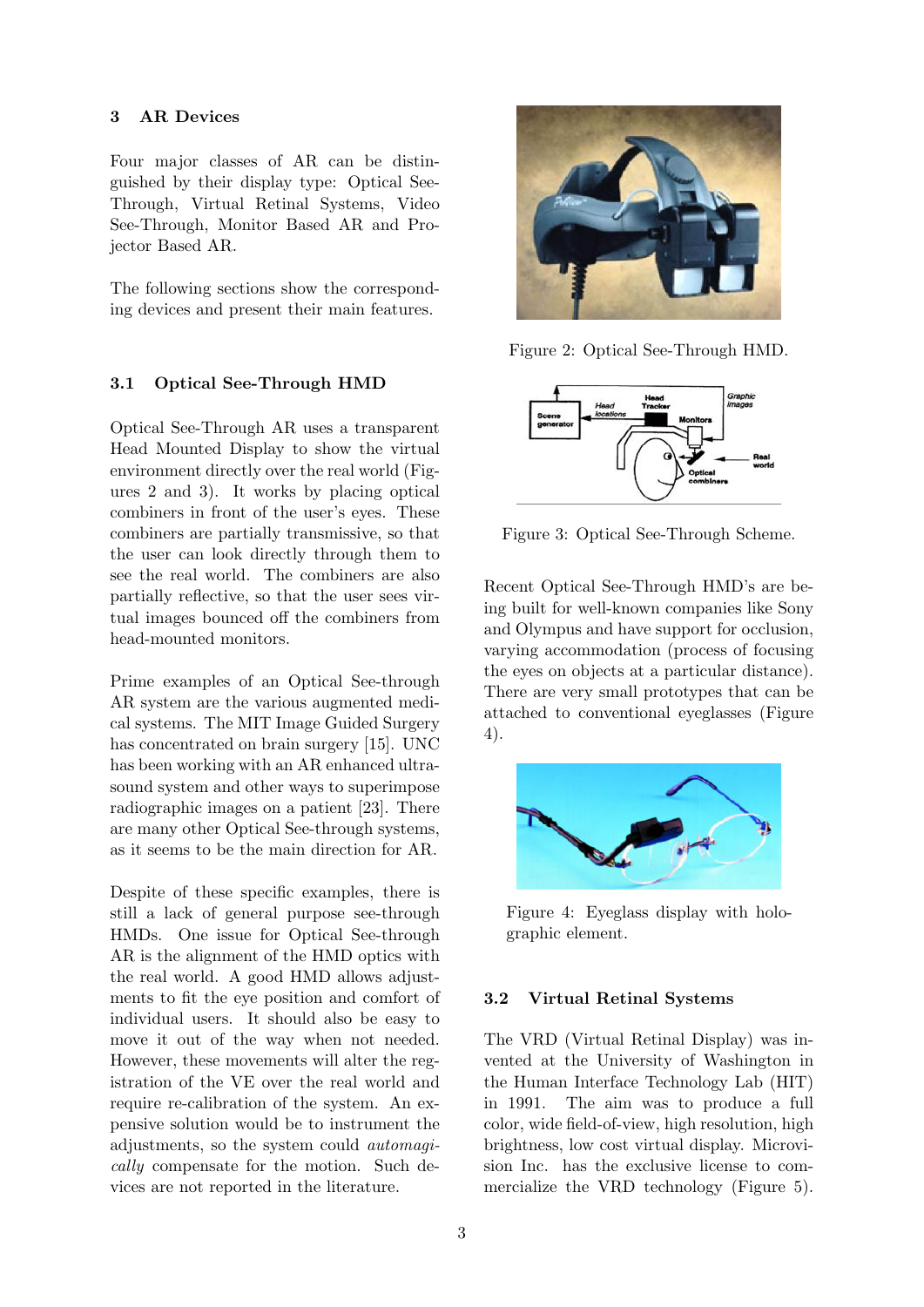This technology has many potential applications, from head-mounted displays (HMDs) for military/aerospace applications to medical purposes.

The VRD projects a modulated beam of light (from an electronic source) directly onto the retina of the eye producing a rasterized image (Figure 6). The viewer has the illusion of seeing the source image as if he/she stands two feet away in front of a 14-inch monitor. In reality, the image is on the retina of its eye and not on a screen. The quality of the image he/she sees is excellent with stereo view, full color, wide field of view and no flickering characteristics [13][24].



Figure 5: Virtual Retinal System HMD.



Figure 6: Virtual Retinal System Scheme.

#### 3.3 Video See-Through HMD

Video See-Through AR uses an opaque HMD to display merged video of the VE and view from cameras on the HMD (Figure 7).

This approach is a bit more complex than optical see-through AR, requiring proper location of the cameras (Figure 8). However, video composition of the real and virtual worlds is much easier. There are a variety of solutions available including chroma-key and depth mapping. Mixed Reality Systems Lab (MRSL) of Japan presented a stereo video see-through HMD at ISAR 2000. This device addresses some of the parallax related to location of the cameras vs eyes.



Figure 7: Video See-Through HMD.



Figure 8: Video See-Through Scheme.

#### 3.4 Monitor Based

Monitor Based AR also uses merged video streams but the display is a more conventional desktop monitor or a hand held display. It is perhaps the least difficult AR setup, as it eliminates HMD issues. Princeton Video Image, Inc. has developed a technique for merging graphics into real time video streams. Their work is regularly seen as the first down line in American football games. It is also used for placing advertising logos into various broadcasts.

#### 3.5 Projection Displays

Projector Based AR uses real world objects as the projection surface for the virtual envi-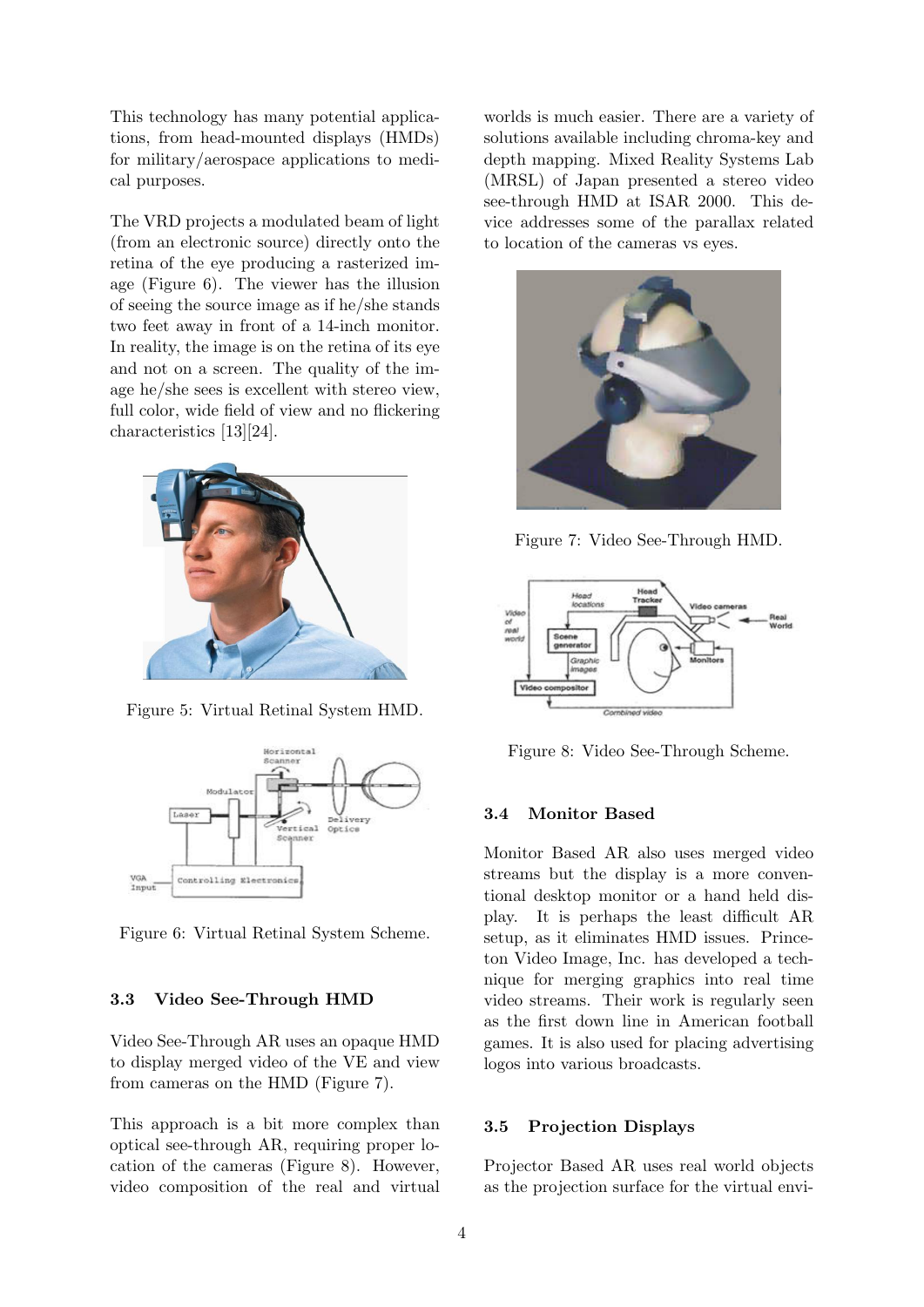

Figure 9: Monitor Based Scheme.



Figure 10: Monitor Based Example.

ronment (Figures 11,12).

It has applications in industrial assembly, product visualization, etc. Projector based AR is also well suited to multiple user situations. Alignment of projectors and the projection surfaces is critical for successful applications.



Figure 11: Projector Based AR.

# 4 Applications

The Augmented Reality technology has many possible applications in a wide range of fields, including entertainment, education, medicine, engineering and manufacturing.

It is expected that other potential areas of applications will appear with the dissemination of this technology.



Figure 12: Projector Based AR.

# 4.1 Medical

Because imaging technology is so pervasive throughout the medical field, it is not surprising that this domain is viewed as one of the more important for augmented reality systems. Most of the medical applications deal with image guided surgery (Figure 13) [15].



Figure 13: Image Guided surgery.

Pre-operative imaging studies of the patient, such as CT (Computed Tomography) or MRI (Magnetic Resonance Imaging) scans, provide the surgeon with the necessary view of the internal anatomy. From these images the surgery is planned.

Visualization of the path through the anatomy of the affected area (where a tumor must be removed, for example) is done by first creating a 3D model from the multiple views and slices in the pre-operative study. The model is then projected over the target surface to help the surgical procedure.

Augmented reality can be applied so that the surgical team can see the CT or MRI data correctly registered on the patient in the operating theater while the procedure is progressing. Being able to accurately register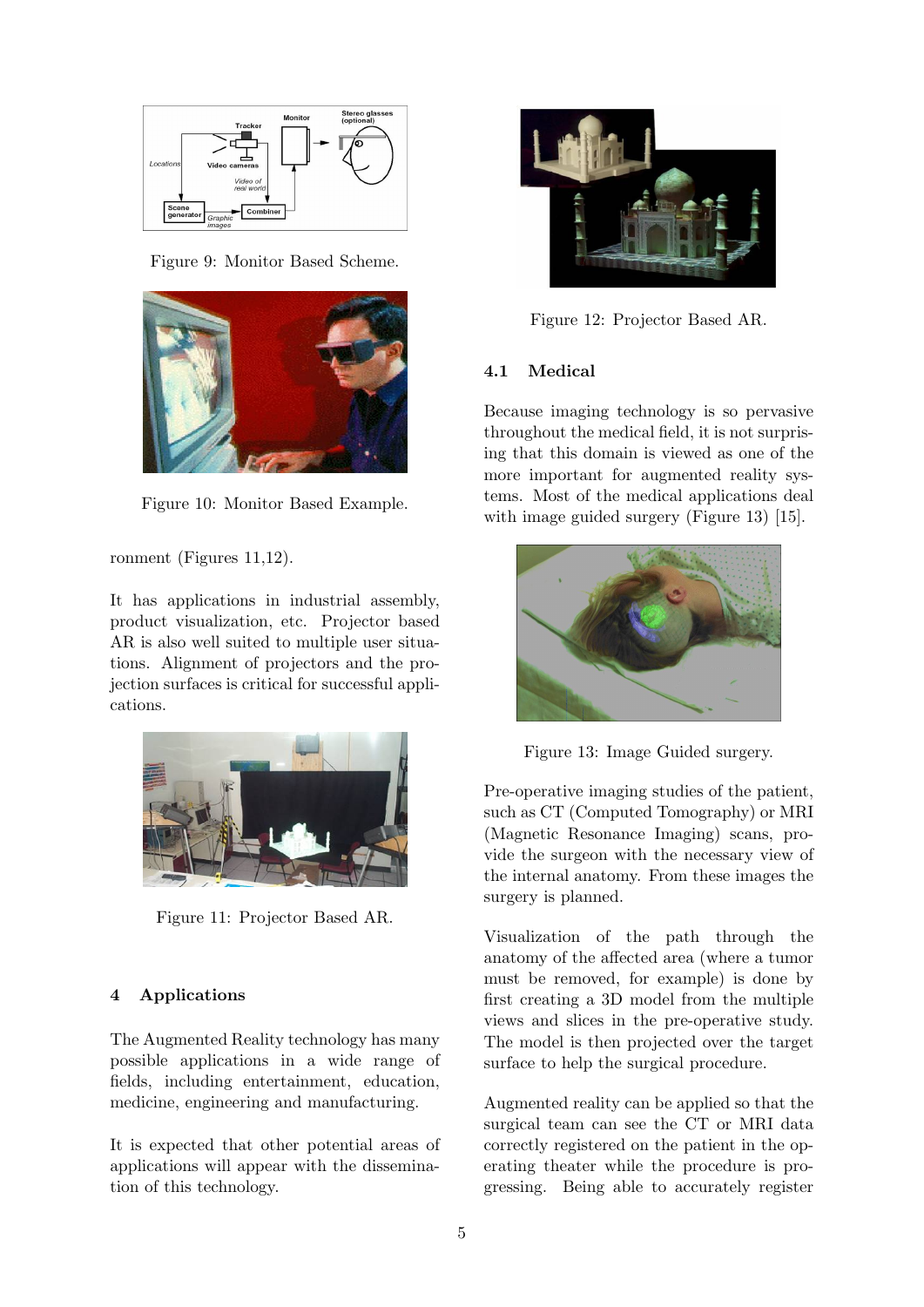the images at this point will enhance the performance of the surgical team and eliminate the need for the painful and cumbersome stereotactic frames that are currently used for registration [15].

Another application for augmented reality in the medical domain is in ultrasound imaging [2]. Using an optical see-through display the ultrasound technician can view a volumetric rendered image of the fetus overlaid on the abdomen of the pregnant woman. The image appears as if it were inside of the abdomen and is correctly rendered as the user moves [25] (Figure 14).



Figure 14: Ultrasound Imaging.

### 4.2 Entertainment

A simple form of augmented reality has been in use in the entertainment and news business for quite some time. Whenever you are watching the evening weather report, the speaker remains standing in front of changing weather maps. In the studio the reporter is actually standing in front of a blue screen. This real image is augmented with computer generated maps using a technique called chroma-keying. Another entertainment area where AR is being applied is on game development [31] (Figure 15 and 16).

Princeton Electronic Billboard has developed an augmented reality system that allows broadcasters to insert advertisements into specific areas of the broadcast image (Figure 17). For example, while broadcasting a baseball game this system would be able to place an advertisement in the image so that it appears on the outfield wall of the stadium.



Figure 15: Games using a virtual table and synthetic objects.



Figure 16: VR-Border Guards, an AR game

The electronic billboard requires calibration to the stadium by taking images from typical camera angles and zoom settings in order to build a map of the stadium including the locations in the images where advertisements will be inserted. By using pre-specified reference points in the stadium, the system automatically determines the camera angle being used and referring to the pre-defined stadium map inserts the advertisement into the correct place.



Figure 17: Advertisement on a Football game.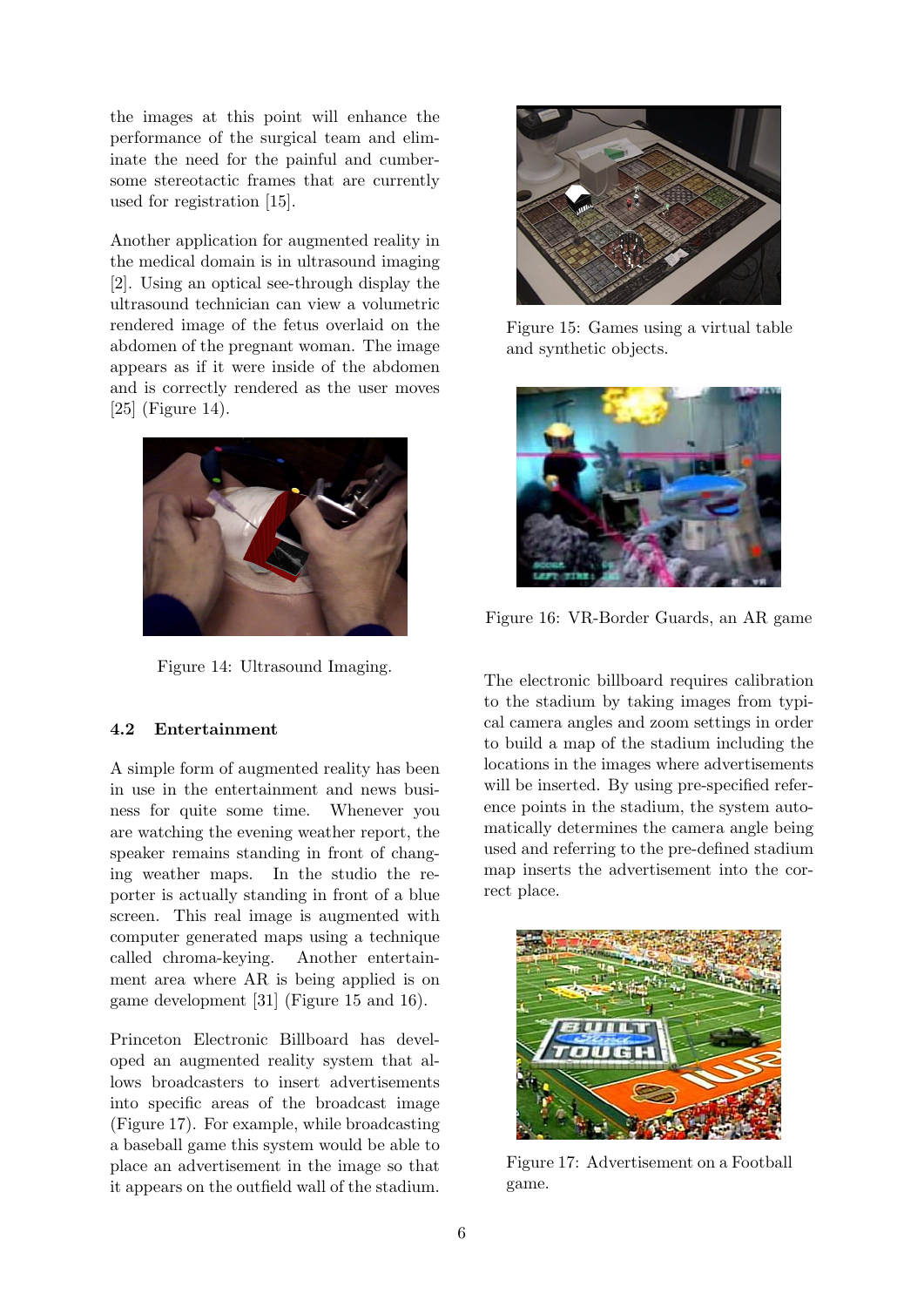## 4.3 Military Training

The military has been using displays in cockpits that present information to the pilot on the windshield of the cockpit or the visor of the flight helmet (Figure 18). This is a form of augmented reality display.

By equipping military personnel with helmet mounted visor displays or a special purpose rangefinder the activities of other units participating in the exercise can be imaged. While looking at the horizon, during a training section for example, the display equipped soldier could see a virtual helicopter rising above the tree line. This helicopter could be being flown in simulation by another participant. In wartime, the display of the real battlefield scene could be augmented with annotation information or highlighting to emphasize hidden enemy units [32].



Figure 18: Military Training.

# 4.4 Engineering Design

Imagine that a group of designers are working on the model of a complex device for their clients.

The designers and clients want to do a joint design review even though they are physically separated. If each of them had a conference room that was equipped with an augmented reality display this could be accomplished.

The physical prototype that the designers have mocked up is imaged and displayed in the client's conference room in 3D. The clients can walk around the display looking at different aspects of it. To hold discussions the client can point at the prototype to highlight sections and this will be reflected on the real model in the augmented display that the designers are using. Or perhaps in an earlier stage of the design, before a prototype is built, the view in each conference room is augmented with a computer generated image of the current design built from the CAD files describing it [1] (Figure 19).



Figure 19: AR applied to Engineering Design. This figure shows a real object augmented with virtual tubes.

# 4.5 Robotics and Telerobotics

In the domain of robotics and telerobotics an augmented display can assist the user of the system [17][21].

A telerobotic operator uses a visual image of the remote workspace to guide the robot. Annotation of the view would be useful as it is when the scene is in front of the operator. Besides, augmentation with wireframe drawings of structures in the view can facilitate visualization of the remote 3D geometry.

If the operator is attempting a motion it could be practiced on a virtual robot that is visualized as an augmentation to the real scene. The operator can decide to proceed with the motion after seeing the results. The robot motion could then be executed directly which in a telerobotics application would eliminate any oscillations caused by long delays to the remote site. Another use of robotics and AR is on remote medical operation (Figures 20 and 21).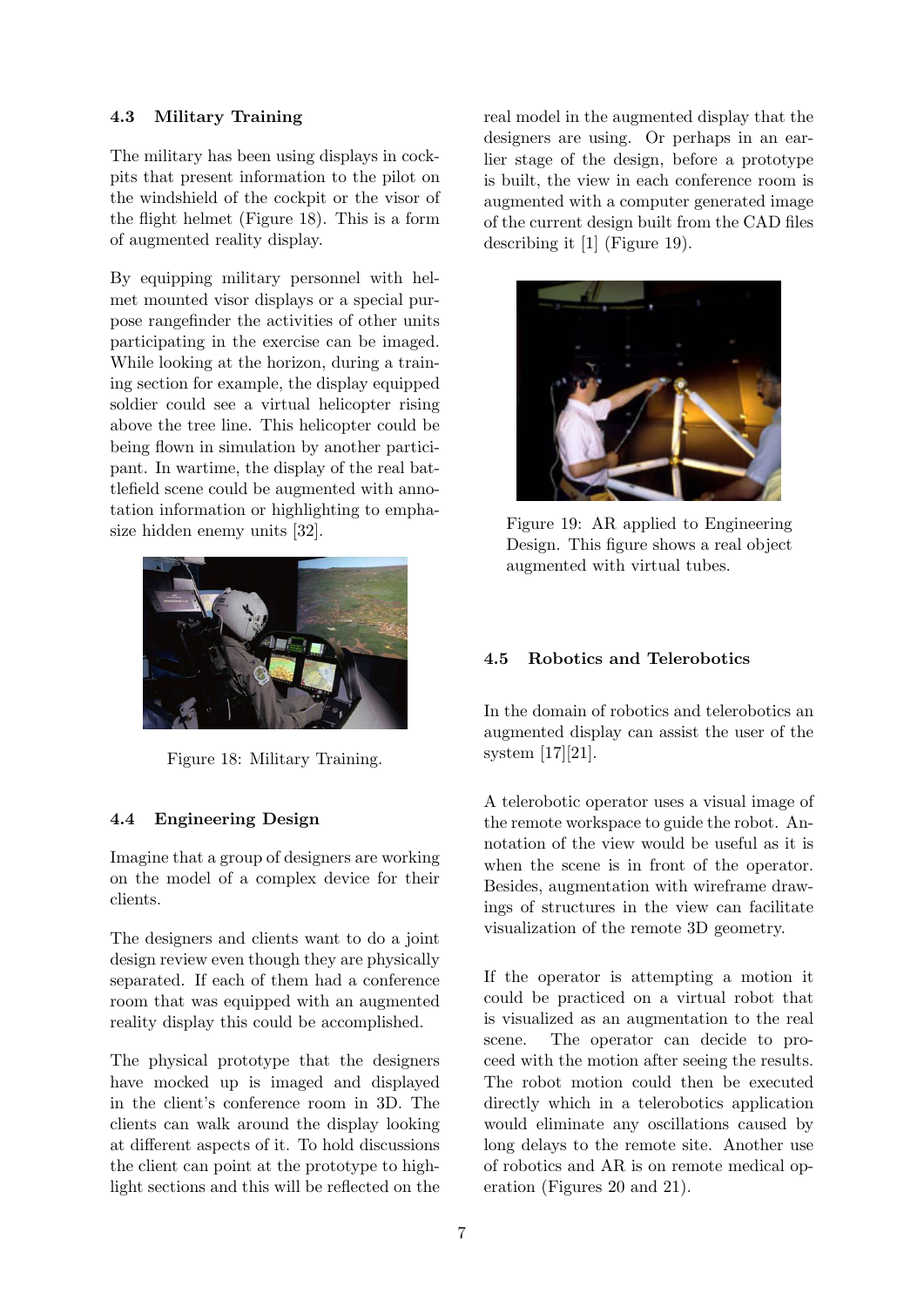

Figure 20: Virtual surgery using robot arms.



Figure 21: Robotics using AR for remote medical operation.

## 4.6 Manufacturing, Maintenance and Repair

When the maintenance technician approaches a new or unfamiliar piece of equipment instead of opening several repair manuals they could put on an augmented reality display. In this display the image of the equipment would be augmented with annotations and information pertinent to the repair. For example, the location of fasteners and attachment hardware that must be removed would be highlighted (Figure 22).

Boing made an experimental system, where the technicians are guided by the augmented display that shows the routing of the cables on a generic frame used for all harnesses (Figure 23). The augmented display allows a single fixture to be used for making the multiple



Figure 22: AR used to aid mechanical work.

harnesses [29].



Figure 23: AR applied to maintenance work.

# 4.7 Collaborative AR

AR addresses two major issues with collaboration: seamless integration with existing tools and practices, and enhancing practice by supporting remote and co-located activities that would otherwise be impossible.

Collaborative AR systems have been built using projectors, hand-held and head-worn displays. By using projectors to augment the surfaces in a collaborative environment, users are unencumbered, can see each others eyes, and are guaranteed to see the same augmentations [6].

Examples of collaborative AR systems using see-through displays include both those that use see-through handheld displays and seethrough head-worn displays [14] (Figure 24).

#### 5 Visualization Issues

Researchers have begun to address problems in displaying information in AR, caused by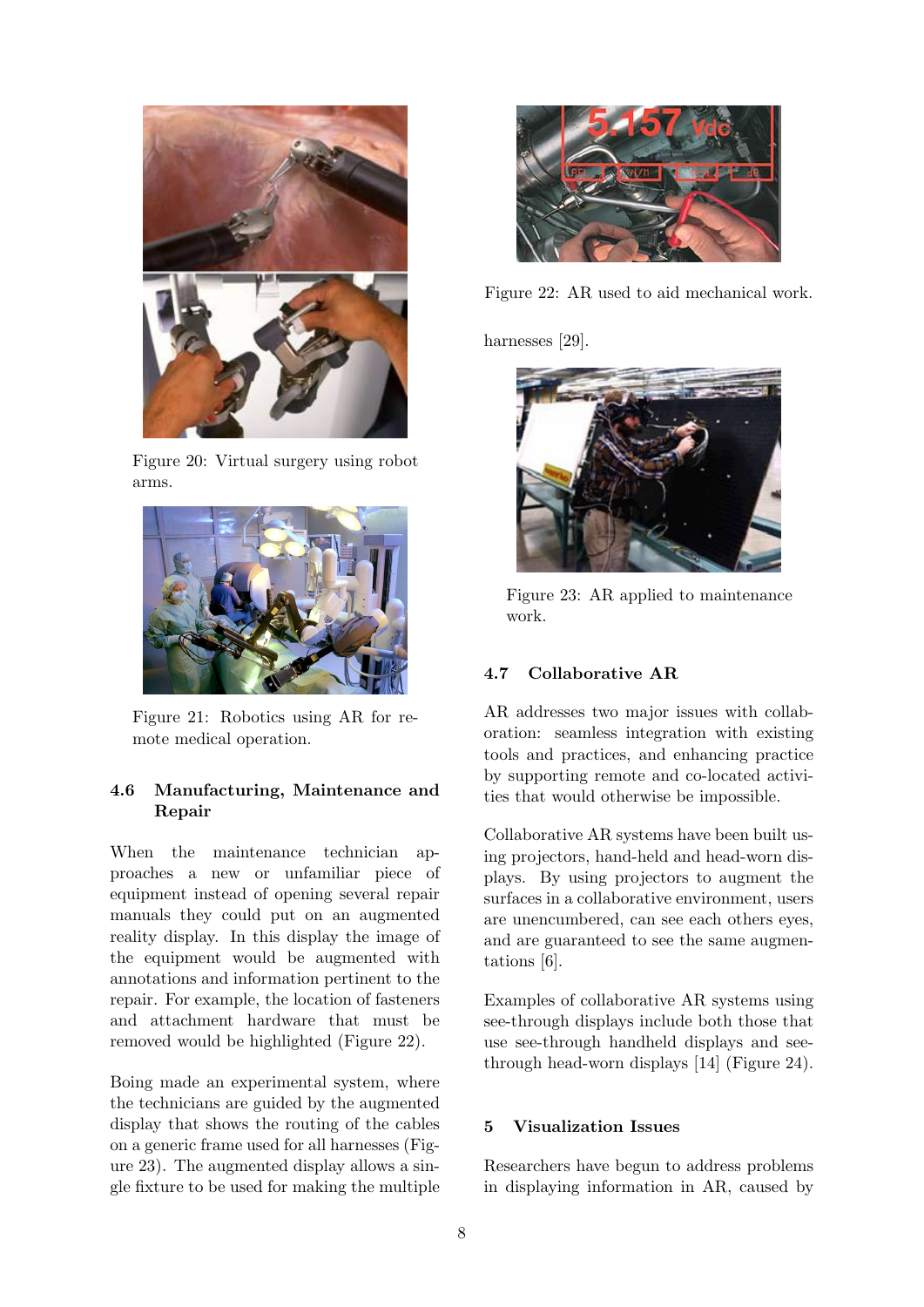

Figure 24: The Studierstube collaborative AR system.

the nature of AR technology or displays. Work has been done in the correction of registration errors and avoiding hiding critical data due to density problems.

### 5.1 Visualization Errors

In some AR systems, registration errors are significant and unavoidable. For example, the measured location of an object in the environment may not be known accurately enough to avoid visible registration error. Under such conditions, one approach for rendering an object is to visually display the area in screen space where the object could reside, based upon expected tracking and measurement errors [19]. This guarantees that the virtual representation always contains the real counterpart.

Another approach when rendering virtual objects that should be occluded by real objects is to use a probabilistic function that gradually fades out the hidden virtual object along the edges of the occluded region, making registration errors less objectionable [11].

# 5.2 Removing real objects from the environment

The problem of removing real objects is more than simply extracting depth information from a scene. The system must also be able to segment individual objects in that environment. A semi-automatic method for identifying objects and their locations in the scene through silhouettes is found in [18]. This enables the insertion of virtual objects and deletion of real objects without an explicit 3D reconstruction of the environment (Figure 25).



Figure 25: Virtual/Real occlusions. The brown cow and tree are virtual (the rest is real)

## 5.3 Photorealistic Rendering

A key requirement for improving the rendering quality of virtual objects in AR applications is the ability to automatically capture the environmental illumination information [7][22][30].

For example, in [8] it is presented a method that, using only an uncalibrated camera, allows the capture of object geometry and appearance, and then, at a later stage, rendering and AR overlay into a new scene.

### 6 Conclusions and Future Work

Despite of the many recent advances in AR, much work remains to be done. Application developments can be helped by using the available libraries. One of them is ARToolkit [5], that provides computer vision techniques to calculate a camera's position and orientation relative to marked cards so that virtual 3D objects can be overlaid precisely on the markers.

Here are some areas requiring further research if AR is to become commonly deployed.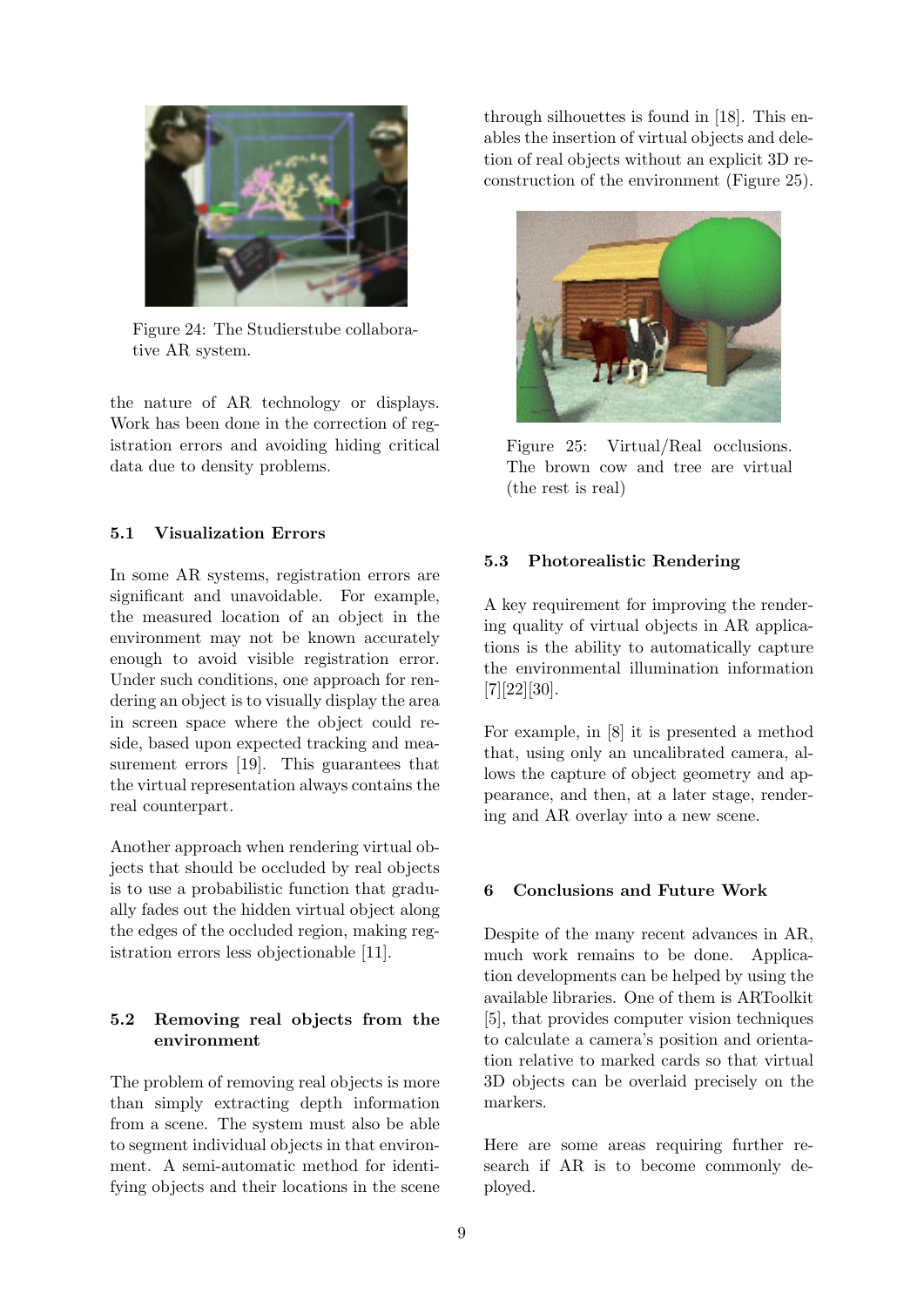Ubiquitous tracking and system portability: Several impressive AR demonstrations have generated compelling environments with nearly pixel-accurate registration. However, such demonstrations work only inside restricted, carefully prepared environments. The ultimate goal is a tracking system that supports accurate registration in any arbitrary unprepared environment, indoors or outdoors. Allowing AR systems to go anywhere also requires portable and wearable systems that are comfortable and unobtrusive.

Ease of setup and use: Most existing AR systems require expert users (generally the system designers) to calibrate and operate them. If AR applications are to become commonplace, then the systems must be deployable and operable by non-expert users. This requires more robust systems that avoid or minimize calibration and setup requirements.

Photorealistic and advanced rendering: Although many AR applications only need simple graphics such as wireframe outlines and text labels, the ultimate goal is to render the virtual objects to be indistinguishable from the real ones. This must be done in real time, without the manual intervention of artists or programmers. New techniques in image based rendering must be considered in order to accomplish this task [7].

AR in all senses: Researchers have focused primarily on augmenting the visual sense. Eventually, compelling AR environments may require engaging other senses as well (touch, hearing, etc.).

### REFERENCES

- [1] K. Ahlers and A. Kramer. Distributed augmented reality for collaborative design applications. European Computer Industry Research Center, 3-14, 1995.
- [2] S. Andrei, D. Chen, C. Tector, A. Brandt, H. Chen, R. Ohbuchi, M. Bajura, and H. Fuchs. Case study: Observing a volume rendered fetus

within a pregnant patient. *Proceedings* of IEEE Visualization, 17-21, 1993.

- [3] R. Azuma. Tracking requirements for augmented reality. Communications of the ACM, 36(7):50-51, 1993.
- [4] R. Azuma. A survey of augmented reality. ACM SIGGRAPH, 1-38, 1997.
- [5] M. Billinghurst, S. Baldis, E. Miller, and S. Weghorst. Shared space: Collaborative information spaces. Proc. of HCI International, 7-10, 1997.
- [6] M. Billinghurst and H. Kato. Mixed reality - merging real and virtual worlds. Proc. International Symposium on Mixed Reality (ISMR '99), 261-284, 1999.
- [7] S. Boivin and A. Gagalowicz. Imagebased rendering for industrial applications. ERCIM News, 2001.
- [8] D. Cobzas, K. Yerex, and M. Jagersand. Editing real world scenes: Augmented reality with image-based rendering. Proc. of IEEE Virtual Reality, 291- 292, 2003.
- [9] A. Van Dam, A. Forsberg, D. Laidlaw, J. LaViola, and R. Simpson. Immersive VR for scientific visualization: A progress report. IEEE Computer Graphics and Applications, 20(6): 26- 52, 2000.
- [10] P. du Pont. Building complex virtual worlds without programming. EURO-GRAPHICS'95 State Of The Art Reports, 61–70, 1995.
- [11] A. Fuhrmann et. al. Occlusion in collaborative augmented environments. Computers Graphics, 23 (6): 809-819, 1999.
- [12] R. Azuma et al. Recent advances in augmented reality. IEEE Computer Graphics and Applications, 20-38, 2001.
- [13] R. Chinthammit et al. Head tracking using the virtual retinal display. Second IEEE and ACM International Symposium on Augmented Reality, 235-242, 2001.